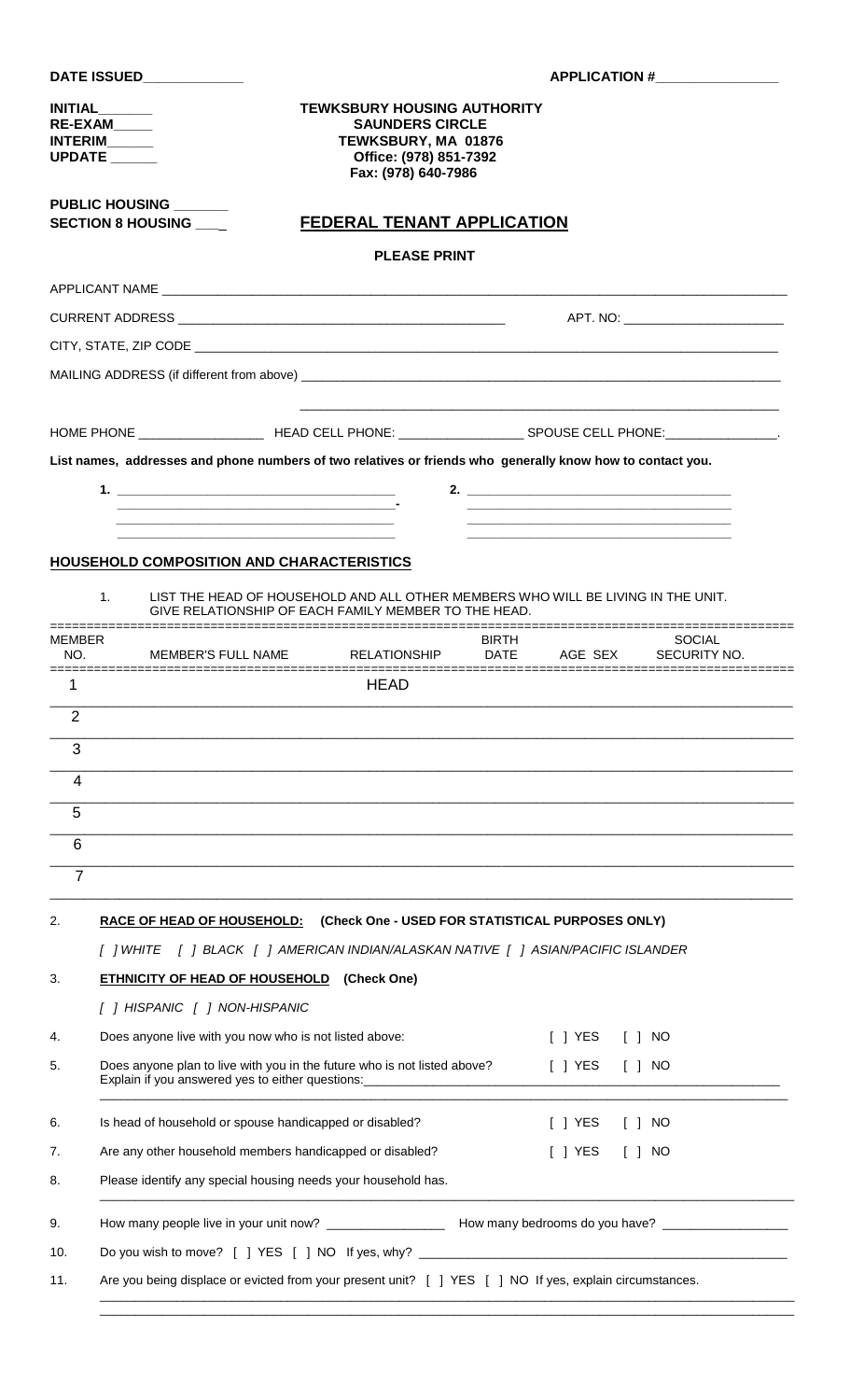12. What is the current rent? \_\_\_\_\_\_\_\_\_\_\_\_\_\_\_\_\_\_\_ What utilities do you pay? \_\_\_\_\_\_\_\_\_\_\_\_\_\_\_\_\_\_\_\_\_\_\_\_\_\_\_\_\_\_\_\_\_\_\_\_

- \_\_\_\_\_\_\_\_\_\_\_\_\_\_\_\_\_\_\_\_\_\_\_\_\_\_\_\_\_\_\_\_\_\_\_\_\_\_\_\_\_\_\_\_\_\_\_\_\_\_\_\_\_\_\_\_\_\_\_\_\_\_\_\_\_\_\_\_\_\_\_\_\_\_\_\_\_\_\_\_\_\_\_\_ 13. Are you now living in a federally subsidized housing unit? [ ] YES [ ] NO If yes, where?
- 14. Have you ever lived in Public Housing? [ ] YES [ ] NO If yes, where? \_\_\_\_
- 15. Have you ever participated in the Section 8 Existing or Voucher Program? [ ] YES [ ] NO If yes, enter the date(s) of occupancy:

## **INCOME AND ASSET INFORMATION**

Please answer each of the following questions. **(For each "yes", provide details in charts below).**

#### DOES ANY MEMBER OF YOUR HOUSEHOLD

| $[ ]$ YES $[ ]$ NO     | 1. Work full-time, part time or seasonally?                                                         |
|------------------------|-----------------------------------------------------------------------------------------------------|
| [ ] YES [ ] NO         | 2. Expect to work for any period during the next year?                                              |
| [ ] YES [ ] NO         | 3. Work for someone who pays them cash?                                                             |
| $[$ ] YES $[$ ] NO     | 4. Expect a leave of absence from work due to lay off, medical, maternity of military leave?        |
| $[ ]$ YES $[ ]$ NO     | 5. Now receive or expect to receive unemployment benefits?                                          |
| I I YES I I NO         | 6. Now receive or expect to receive child support?                                                  |
| $[ ]$ YES $[ ]$ NO     | 7. Entitled to child support that he/she is not now receiving?                                      |
| I I YES I I NO         | 8. Now receive or expect to receive alimony?                                                        |
| $[$ $]$ YES $[$ $]$ NO | 9. Have an entitlement to receive alimony that is not currently being received?                     |
| [ ] YES [ ] NO         | 10. Now receive or expect to receive public assistance (welfare)?                                   |
| I I YES I I NO         | 11. Now receive or expect to receive Social Security benefits?                                      |
| $[ ]$ YES $[ ]$ NO     | 12. Now receive or expect to receive income from a pension or annuity?                              |
| $[ ]$ YES $[ ]$ NO     | 13. Now receive or expect to receive regular contributions from organizations or from individuals   |
|                        | not living in the unit?                                                                             |
| $[ ]$ YES $[ ]$ NO     | 14. Receive income from assets including interest on checking or savings accounts, interest         |
|                        | on dividends from certificates of deposit, stocks or bonds or income from rental property?          |
| [ ] YES<br>$[$ $]$ NO  | 15. Own real estate or any assets for which you receive no income (checking account, cash)?         |
| I I YES I I NO         | 16. Have you sold or given away real property or other assets (including cash) in the past 2 years? |

## **INCOME CHART**

|                                       | <b>MEMBER NO.</b> | SOURCE OF INCOME/TYPE OF INCOME                                           |                | <b>ANNUAL INCOME</b> |
|---------------------------------------|-------------------|---------------------------------------------------------------------------|----------------|----------------------|
|                                       |                   |                                                                           |                |                      |
|                                       |                   |                                                                           |                |                      |
|                                       |                   |                                                                           |                |                      |
|                                       |                   |                                                                           |                |                      |
|                                       |                   |                                                                           |                |                      |
|                                       |                   |                                                                           |                |                      |
|                                       |                   |                                                                           |                |                      |
|                                       |                   |                                                                           |                |                      |
|                                       |                   |                                                                           |                |                      |
|                                       |                   |                                                                           |                |                      |
|                                       |                   |                                                                           |                |                      |
| <b>ASSETS CHART</b><br>$\mathbf{1}$ . |                   | LIST ALL CHECKING AND SAVINGS ACCOUNTS (INCLUDING IRAs, KEOGH ACCOUNTS,   |                |                      |
|                                       |                   | AND CERTIFICATES OF DEPOSIT, REAL ESTATE, ECT.) OF ALL HOUSEHOLD MEMBERS. |                |                      |
| <b>MEMBER</b>                         | <b>BANK</b>       | <b>ACCOUNT</b>                                                            | <b>TYPE OF</b> | <b>ASSETS</b>        |
|                                       | <b>NAME</b>       | NO.                                                                       | <b>ASSETS</b>  | <b>VALUES</b>        |
|                                       |                   |                                                                           |                |                      |
|                                       |                   | #                                                                         |                |                      |
| NO.                                   |                   | #                                                                         |                |                      |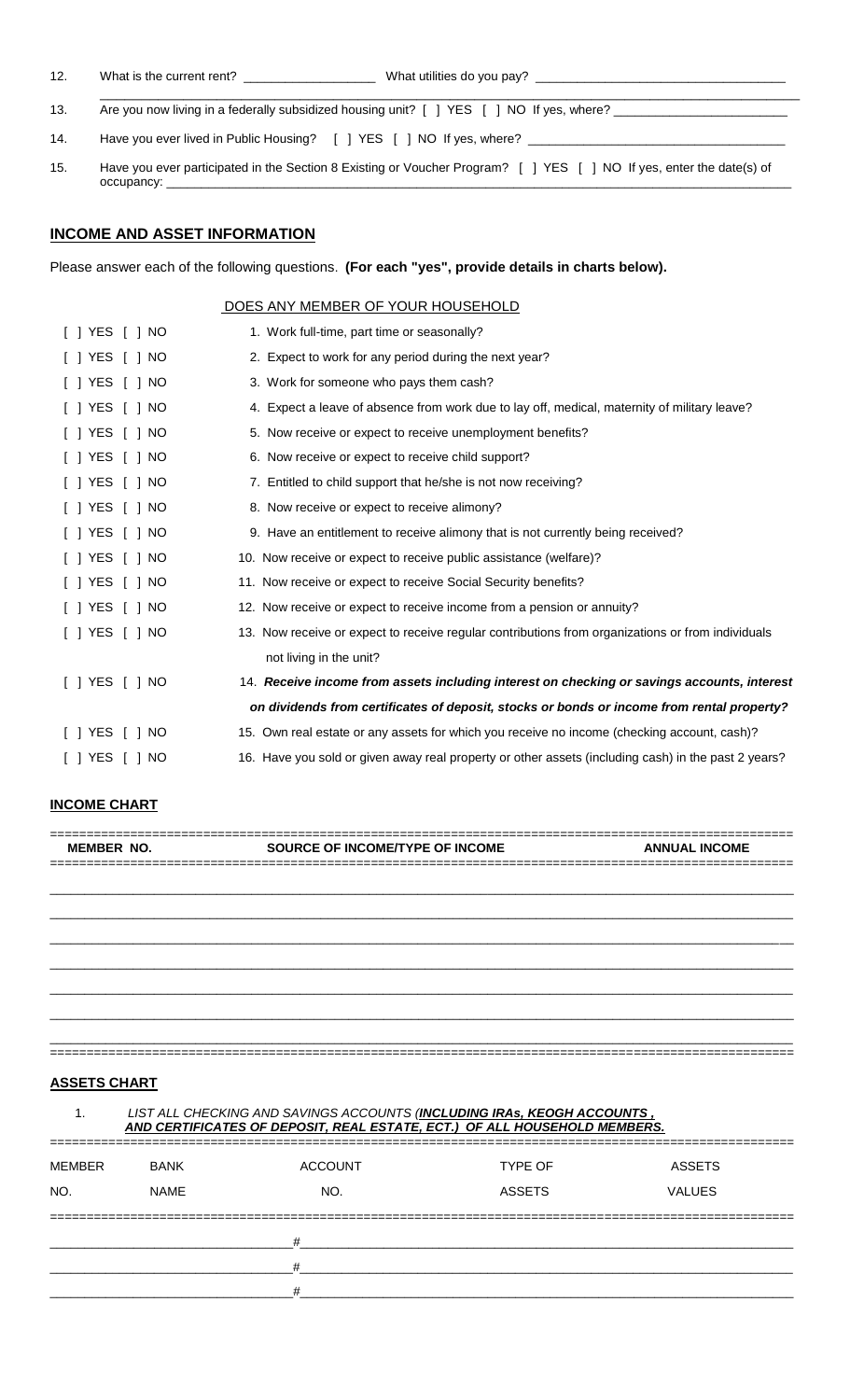$-\frac{44}$  . The contract of the contract of the contract of the contract of the contract of the contract of the contract of the contract of the contract of the contract of the contract of the contract of the contract of th

 $_+$  , and the contribution of  $_+$  , and the contribution of  $_+$  , and the contribution of  $_+$  , and the contribution of  $_+$ 

\_\_\_\_\_\_\_\_\_\_\_\_\_\_\_\_\_\_\_\_\_\_\_\_\_\_\_\_\_\_\_\_\_\_\_\_\_\_\_\_\_\_\_\_\_\_\_\_\_\_\_\_\_\_\_\_\_\_\_\_\_\_\_\_\_\_\_\_\_\_\_\_\_\_\_\_\_\_\_\_\_\_\_\_\_\_\_\_\_\_\_\_\_\_\_\_\_\_\_  $\bot$  , and the state of the state of the state of the state of the state of the state of the state of the state of the state of the state of the state of the state of the state of the state of the state of the state of th  $\bot$  , and the state of the state of the state of the state of the state of the state of the state of the state of the state of the state of the state of the state of the state of the state of the state of the state of th

\_\_\_\_\_\_\_\_\_\_\_\_\_\_\_\_\_\_\_\_\_\_\_\_\_\_\_\_\_\_\_\_\_\_\_\_\_\_\_\_\_\_\_\_\_\_\_\_\_\_\_\_\_\_\_\_\_\_\_\_\_\_\_\_\_\_\_\_\_\_\_\_\_\_\_\_\_\_\_\_\_\_\_\_\_\_\_\_\_\_\_\_\_\_\_\_\_\_\_ \_\_\_\_\_\_\_\_\_\_\_\_\_\_\_\_\_\_\_\_\_\_\_\_\_\_\_\_\_\_\_\_\_\_\_\_\_\_\_\_\_\_\_\_\_\_\_\_\_\_\_\_\_\_\_\_\_\_\_\_\_\_\_\_\_\_\_\_\_\_\_\_\_\_\_\_\_\_\_\_\_\_\_\_\_\_\_\_\_\_\_\_\_\_\_\_\_\_\_  $\bot$  , and the state of the state of the state of the state of the state of the state of the state of the state of the state of the state of the state of the state of the state of the state of the state of the state of th

**======================================================================================================**

2. List the value of all stocks, bonds, trusts, pensions, or other assets owned by any household member:

3. List the value of any assets disposed of for less than fair market value during the past two (2) years:

#### **EXPENSES**

| $\lceil$   YES $\lceil$  <br>NO. | Do you have expenses for child care of a child aged 12 or younger?<br>If yes, provide the name, address and telephone number of the care provider:                                                                                                                |  |  |
|----------------------------------|-------------------------------------------------------------------------------------------------------------------------------------------------------------------------------------------------------------------------------------------------------------------|--|--|
|                                  | WHAT IS THE WEEKLY COST TO YOU OF THE CHILD CARE?                                                                                                                                                                                                                 |  |  |
| I I YES I INO                    | Do you pay a care attendant or for any equipment for any handicapped or disabled household member(s)<br>necessary to permit that person or someone else in the household to work?<br>If you pay a care attendant, provide the name, address and telephone number: |  |  |

**WHAT IS THE COST TO YOU FOR THE CARE ATTENDANT AND/OR THE EQUIPMENT? \_\_\_\_\_\_\_\_\_\_\_**

\_\_\_\_\_\_\_\_\_\_\_\_\_\_\_\_\_\_\_\_\_\_\_\_\_\_\_\_\_\_\_\_\_\_\_\_\_\_\_\_\_\_\_\_\_\_\_\_\_\_\_\_\_\_\_\_\_\_\_\_\_\_\_\_\_\_\_\_\_\_\_\_\_\_\_\_\_\_\_\_\_\_\_\_\_ \_\_\_\_\_\_\_\_\_\_\_\_\_\_\_\_\_\_\_\_\_\_\_\_\_\_\_\_\_\_\_\_\_\_\_\_\_\_\_\_\_\_\_\_\_\_\_\_\_\_\_\_\_\_\_\_\_\_\_\_\_\_\_\_\_\_\_\_\_\_\_\_\_\_\_\_\_\_\_\_\_\_\_\_\_

\_\_\_\_\_\_\_\_\_\_\_\_\_\_\_\_\_\_\_\_\_\_\_\_\_\_\_\_\_\_\_\_\_\_\_\_\_\_\_\_\_\_\_\_\_\_\_\_\_\_\_\_\_\_\_\_\_\_\_\_\_\_\_\_\_\_\_\_\_\_\_\_\_\_\_\_\_\_\_\_\_\_\_\_\_ \_\_\_\_\_\_\_\_\_\_\_\_\_\_\_\_\_\_\_\_\_\_\_\_\_\_\_\_\_\_\_\_\_\_\_\_\_\_\_\_\_\_\_\_\_\_\_\_\_\_\_\_\_\_\_\_\_\_\_\_\_\_\_\_\_\_\_\_\_\_\_\_\_\_\_\_\_\_\_\_\_\_\_\_\_ \_\_\_\_\_\_\_\_\_\_\_\_\_\_\_\_\_\_\_\_\_\_\_\_\_\_\_\_\_\_\_\_\_\_\_\_\_\_\_\_\_\_\_\_\_\_\_\_\_\_\_\_\_\_\_\_\_\_\_\_\_\_\_\_\_\_\_\_\_\_\_\_\_\_\_\_\_\_\_\_\_\_\_\_\_

## **ELDERLY FAMILIES ONLY**

| YES [ 1 NO<br>I I YES I I NO | Do you have Medicare? If yes, what is your monthly premium?<br>Do you have any other kind of <b>medical insurance</b> ? If yes, provide name and address of carrier, policy<br>number, premium amount and agent's name. |
|------------------------------|-------------------------------------------------------------------------------------------------------------------------------------------------------------------------------------------------------------------------|
| [ ] YES [ ] NO               | Do you have outstanding medical bills which you are paying? If yes, list them below.                                                                                                                                    |
|                              | What medical expenses do you expect to incur in the next twelve months?                                                                                                                                                 |
|                              | If you use the same pharmacy regularly, please provide the name and address.                                                                                                                                            |

|                | <b>HOUSING CHARACTERISTICS</b>                                                                        |                                                                                                                           |                                                         |  |
|----------------|-------------------------------------------------------------------------------------------------------|---------------------------------------------------------------------------------------------------------------------------|---------------------------------------------------------|--|
| $\mathbf{1}$ . | <b>PRESENT HOUSING</b>                                                                                |                                                                                                                           |                                                         |  |
|                | 1) Subsidized<br>2) Non-Subsidized                                                                    |                                                                                                                           |                                                         |  |
| 2.             | <b>PRESENT HOUSING COSTS \$</b>                                                                       |                                                                                                                           |                                                         |  |
|                | (Rent and Utilities)                                                                                  | a) Exceeds 50% of your family income $\begin{bmatrix} 1 \\ 1 \end{bmatrix}$ YES $\begin{bmatrix} 1 \\ 1 \end{bmatrix}$ NO |                                                         |  |
| 3 <sub>1</sub> | <b>EXISTING HOUSING</b>                                                                               |                                                                                                                           |                                                         |  |
|                |                                                                                                       | (1) Substandard, (2) W/O or About (HOMELESS), (3) Standard or Not Known                                                   |                                                         |  |
| 4.             | <b>DISPLACEMENT STATUS</b>                                                                            |                                                                                                                           |                                                         |  |
|                | 1) Not Displaced 4) Owners Action<br>2) Natural Disaster 5) Physical Violence<br>3) Government Action | 6) Reprisal                                                                                                               | 7) Hate Crimes<br>8) Inaccessible<br>9) HUD Disposition |  |

## **NOTE: Third party verification must be provided before applicant can be granted a Federal Preference**